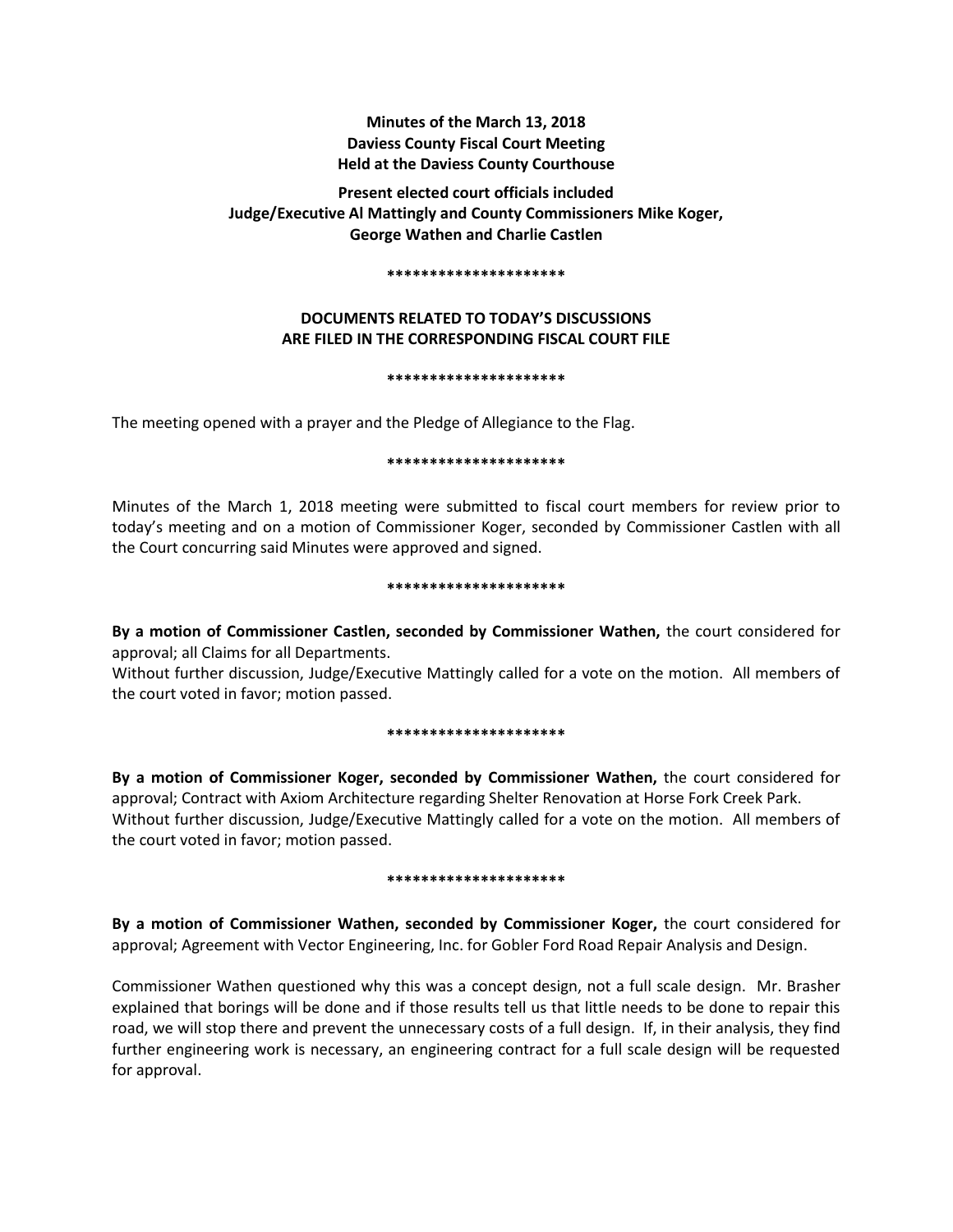Without further discussion, Judge/Executive Mattingly called for a vote on the motion. All members of the court voted in favor; motion passed.

#### **\*\*\*\*\*\*\*\*\*\*\*\*\*\*\*\*\*\*\*\*\***

**By a motion of Commissioner Wathen, seconded by Commissioner Koger,** the court considered for approval; Grant Application - 2018-2019 Kentucky Pride Fund Recycling Grant.

Mr. Smith explained that if awarded, this grant will be used to purchase roll-off containers the west convenience center. This application requires a match, which can be in-kind labor.

Without further discussion, Judge/Executive Mattingly called for a vote on the motion. All members of the court voted in favor; motion passed.

### **\*\*\*\*\*\*\*\*\*\*\*\*\*\*\*\*\*\*\*\*\***

**By a motion of Commissioner Koger, seconded by Commissioner Castlen,** the court considered for approval; **Resolution 02-2018**: Kentucky Pride Fund, Hazardous Waste Management Grant 2018-2019.

Sydney Stuart of GRADD stated, "As in 2016, another Tox-A-Way event will be conducted for residents to discard unnecessary hazardous wastes, if awarded. This application requires a match, which can be in-kind labor."

Without further discussion, Judge/Executive Mattingly called for a vote on the motion. All members of the court voted in favor; motion passed.

## **\*\*\*\*\*\*\*\*\*\*\*\*\*\*\*\*\*\*\*\*\***

**By a motion of Commissioner Wathen, seconded by Commissioner Koger,** the court considered for approval; **Resolution 03-2018**: Kentucky Pride Fund, Composting Grant 2018-2019.

Mr. Smith stated, "If awarded, this grant will help improve the composting operations at the landfill." This application requires a match, which can be in-kind labor.

Without further discussion, Judge/Executive Mattingly called for a vote on the motion. All members of the court voted in favor; motion passed.

## **\*\*\*\*\*\*\*\*\*\*\*\*\*\*\*\*\*\*\*\*\***

**By a motion of Commissioner Castlen, seconded by Commissioner Wathen,** the court considered for approval; Bond Release for Wynthrop Ridge, Unit No. 1; Rip Rap at Emergency Spillway. Without further discussion, Judge/Executive Mattingly called for a vote on the motion. All members of the court voted in favor; motion passed.

#### **\*\*\*\*\*\*\*\*\*\*\*\*\*\*\*\*\*\*\*\*\***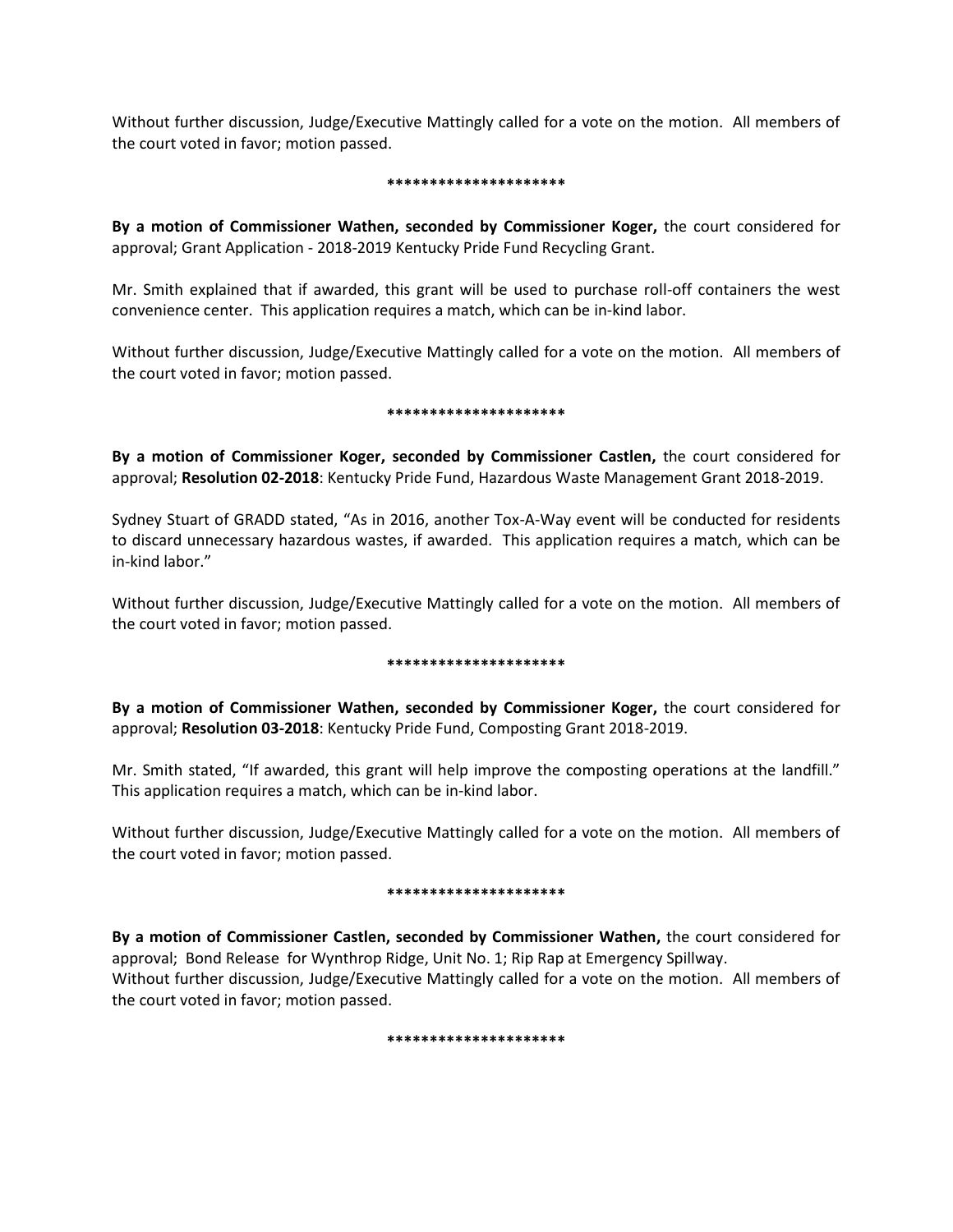**By a motion of Commissioner Koger, seconded by Commissioner Castlen,** the court considered for approval; Appoint Jamie Morris #05-2018 to the **Medical Control Authority (MCA) Board** TERM: 03/01/2018 – 03/01/2022.

Without further discussion, Judge/Executive Mattingly called for a vote on the motion. All members of the court voted in favor; motion passed.

#### **\*\*\*\*\*\*\*\*\*\*\*\*\*\*\*\*\*\*\*\*\***

**By a motion of Commissioner Wathen, seconded by Commissioner Castlen,** the court considered for approval; appoint to the **Parks Board**, Terri Thompson (ex-officio) #06-2018 & Lewis Jean #07-2018 - TERMS: 04/01/2018 – 04/01/2022.

Without further discussion, Judge/Executive Mattingly called for a vote on the motion. All members of the court voted in favor; motion passed.

#### **\*\*\*\*\*\*\*\*\*\*\*\*\*\*\*\*\*\*\*\*\***

## **Comments:**

Daniel Sosh, resident and outspoken supporter of legalizing medical marijuana (MM), expressed his displeasure with the fact that he has been unable to get this body or the City Commission on board with his plight. He stated, "The rest of the state is in my corner including state law makers. I am happy to report that HB 166 will go through. History will be made Wednesday and sick people will have safe access to MM. They will finally have a voice and a right. I want you to know that last week, a member of our community lobbied the judiciary committee again against our cause and did so with the okay of this body. I have nothing good to say about that. Studies show that up to 80% of Kentuckians support legalizing MM. Without the voting power of the people, this body will do nothing to support what the majority of their citizenry supports. Thirty states have made MM legal and people in need have access to medical marijuana, but not in Kentucky. I hope I've not offended anyone today. I am begging for your help and support."

Mr. Sosh announced a new local veteran's organization called 22-Strong, which represents, on average, the 22 soldiers who die every day fighting to protect American freedom. He stated, "This organization wants safe access to MM. They do not want pharmaceutical poison. Ask about them. Seek them out. They supported you."

Judge Mattingly asked Mr. Brasher to give an update on roads closed due to this the  $6<sup>th</sup>$  worst flooding event to hit Daviess County since 1900. Mr. Brasher reviewed road closings and road damages.

Judge Mattingly stated, "The West Daviess County Landfill will accept flood-damaged residential debris at a reduced rate for both Daviess and Henderson County residents. Area convenience centers are not authorized to provide the discounted rate and non-flood-related damaged debris will NOT be discounted, such as garbage and tires, etc. In addition, it must be communicated to the landfill scale operator that flood-damaged residential debris is being dumped and they must show proof of residency like a tax or utility bill. Loads are subject to screening for ineligible items."

#### **\*\*\*\*\*\*\*\*\*\*\*\*\*\*\*\*\*\*\*\*\***

Without objection, Judge/Executive Mattingly adjourned the meeting. **SO ORDERED THAT COURT STAND ADJOURNED.**